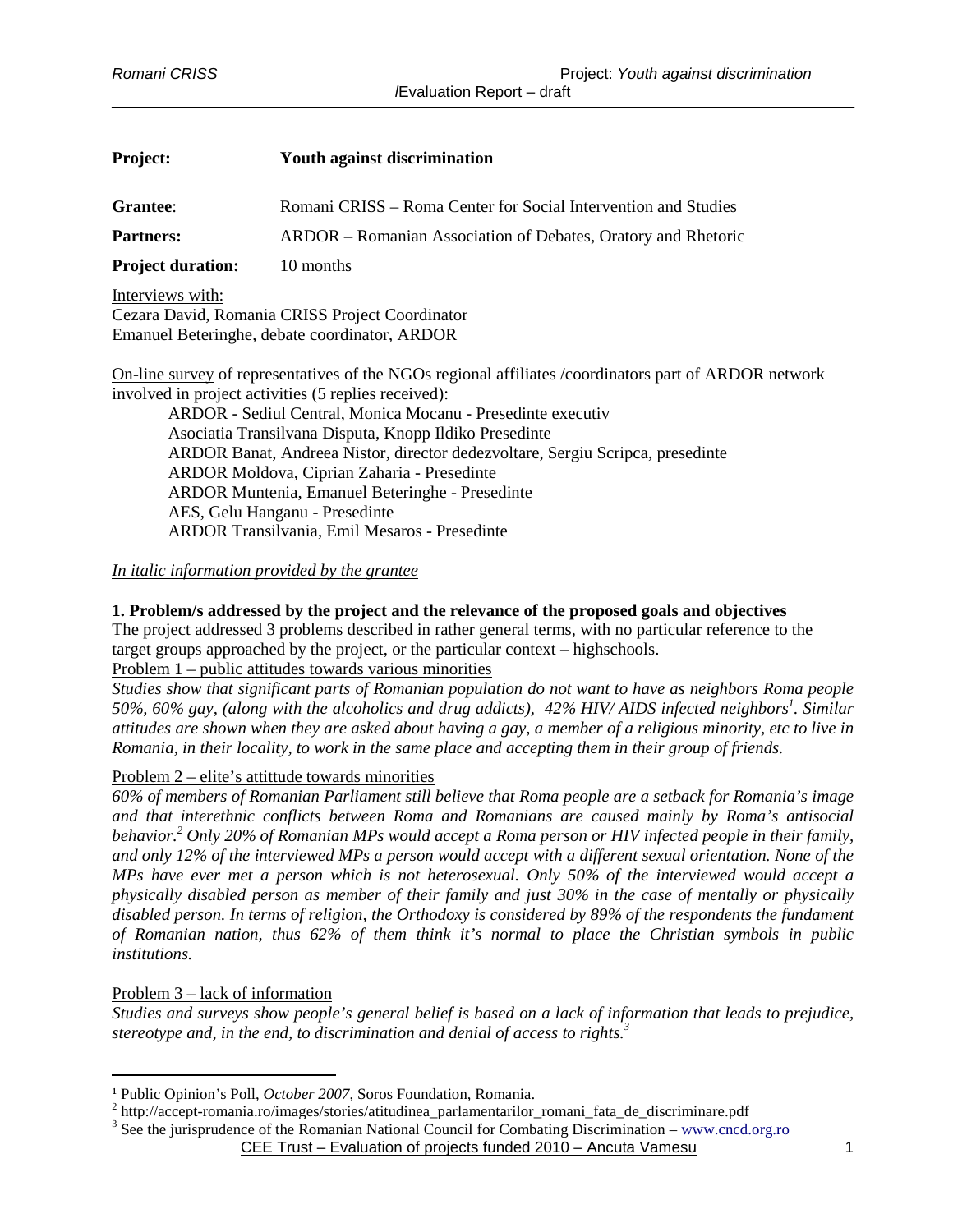The project proposed to focus on teenage youth – "a period when people's mind develops a set of values" – in ARDOR network of high schools (in general the best high schools in their region), targeting the future intellectuals

The 30 debates took place in 16 national high-schools, 8 theoretical high-schools, 2 technical highschools, one commercial school, one informatics high-school, one non-governmental organization, and one university. There is an obvious disproportion between the institutions with theoretical profile and the vocational and technical schools included into the project (the ratio is 25:3). As there is a well-known difference of performance between the two types of institutions, it is likely that the program addressed mostly high-school students with a performance well above average (the youth group least susceptible of discriminating, but predisposed to occupy positions in the upper strata of the social, economic and political hierarchy upon the completion of studies). However, the disparity is due in part to the predilection of institutions with theoretical profile to organize debate clubs. The relative scarcity of debate clubs in technological institutes limited the options of the project implementation unit in selecting places to organize the debates.<sup>4</sup>

### **2. Goals and objectives - relevance for the problems described**

| Goal:                                                                                                                                                                           | Objectives $-$ section 2.3                                                                                                                                                                                                                                         | <b>Objectives section 1.5</b>                                                                                                                                                                                                                          |
|---------------------------------------------------------------------------------------------------------------------------------------------------------------------------------|--------------------------------------------------------------------------------------------------------------------------------------------------------------------------------------------------------------------------------------------------------------------|--------------------------------------------------------------------------------------------------------------------------------------------------------------------------------------------------------------------------------------------------------|
| to civic engage<br>and mobilize<br>high-school<br>students in                                                                                                                   | To involve 1500 high school students<br>and teachers in researching, debating and<br>getting informed on the topics of the<br>project                                                                                                                              | To involve 1500 high school students and<br>teachers in researching, debating and<br>getting informed on the topics of the<br>project                                                                                                                  |
| publicly<br>debating and<br>policy changes<br>towards<br>controversial<br>issues such as<br>acceptance of<br>Roma people,<br><b>HIV/AIDS</b><br>infected people,<br>homosexuals | To raise awareness among 1000 people<br>from Romania about discrimination,<br>diversity and minority realities, as a<br>basic element of a democratic society<br>To<br>direct<br>reflection<br>support<br>of<br>information about various minorities in<br>Romania | To raise awareness among 1000 people<br>Romania about discrimination,<br>from<br>diversity and minority realities, as a basic<br>element of a democratic society<br>To support direct reflection of information<br>about various minorities in Romania |

While the problem description refers to the general population, the grantee clarifies why it has chosen to target the youth in particular. Therefore we can say that the goal and objectives are well addressing the problems as described.

*"The activities of this project are a very good tool to make them understand, on their own, that bias and prejudice are an impediment in personal and professional development, as well as incompatible with human rights and promotion of diversity which is vital to our growth.*   $\overline{a}$ 



<sup>4</sup> Evaluation of the "Youth Against Discrimination Project" done for Romani Criss By Marius Wamsiedel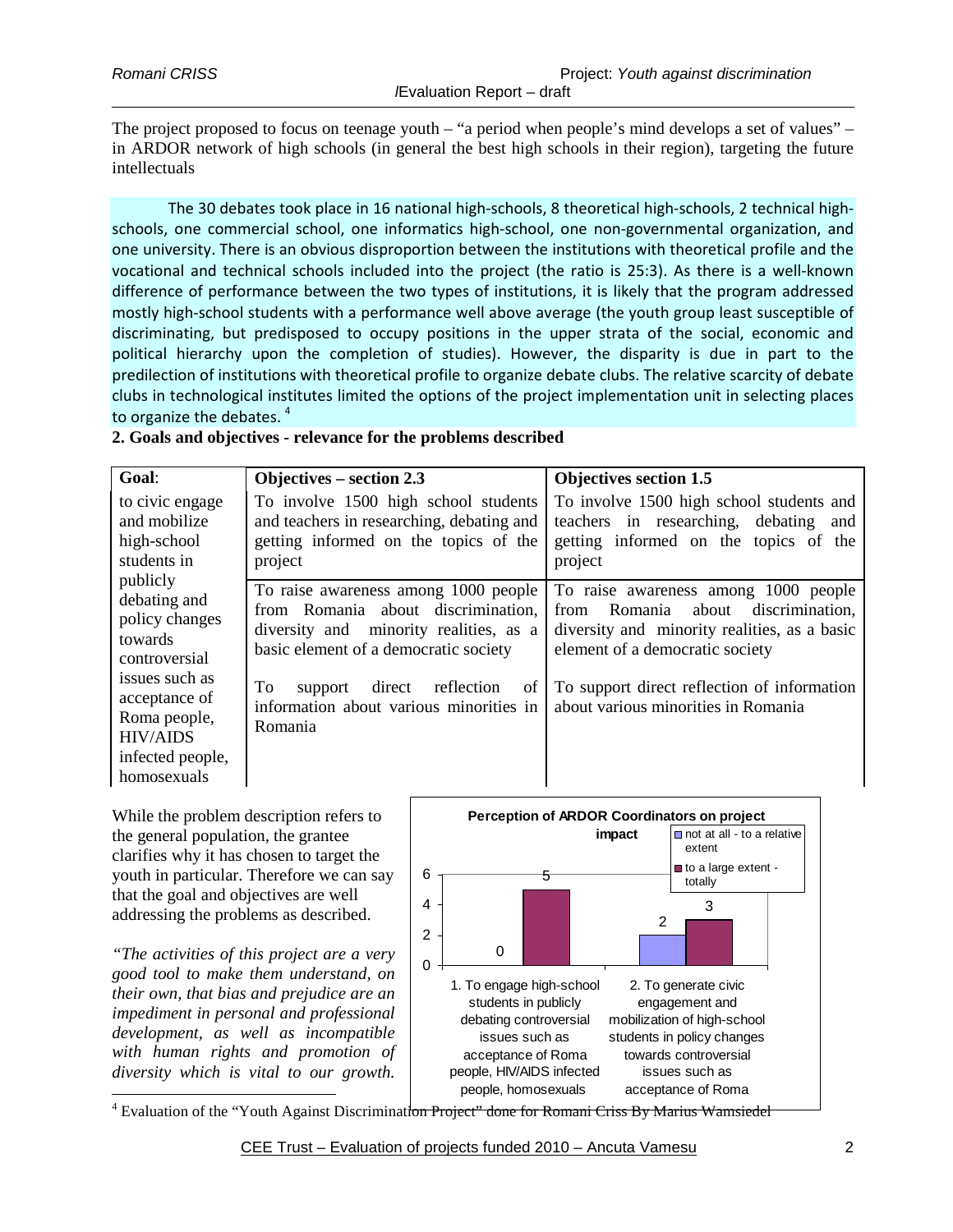*Starting from this context, these problems and the project aims to involve the high school students throughout the country in changing their thinking by getting informed. The previous projects implemented by Romani CRISS and ARDOR showed that it's more indicated to work with younger people on antidiscrimination and diversity issues, as they are more prone to change."* 

• Objectives are specific and measurable, maybe too specific, and in some cases they refer to activities "to involve young people in researching debating, etc.."

That is why we have also looked at the proposed impact in the application and identified to main areas of impact that the grantee was approaching.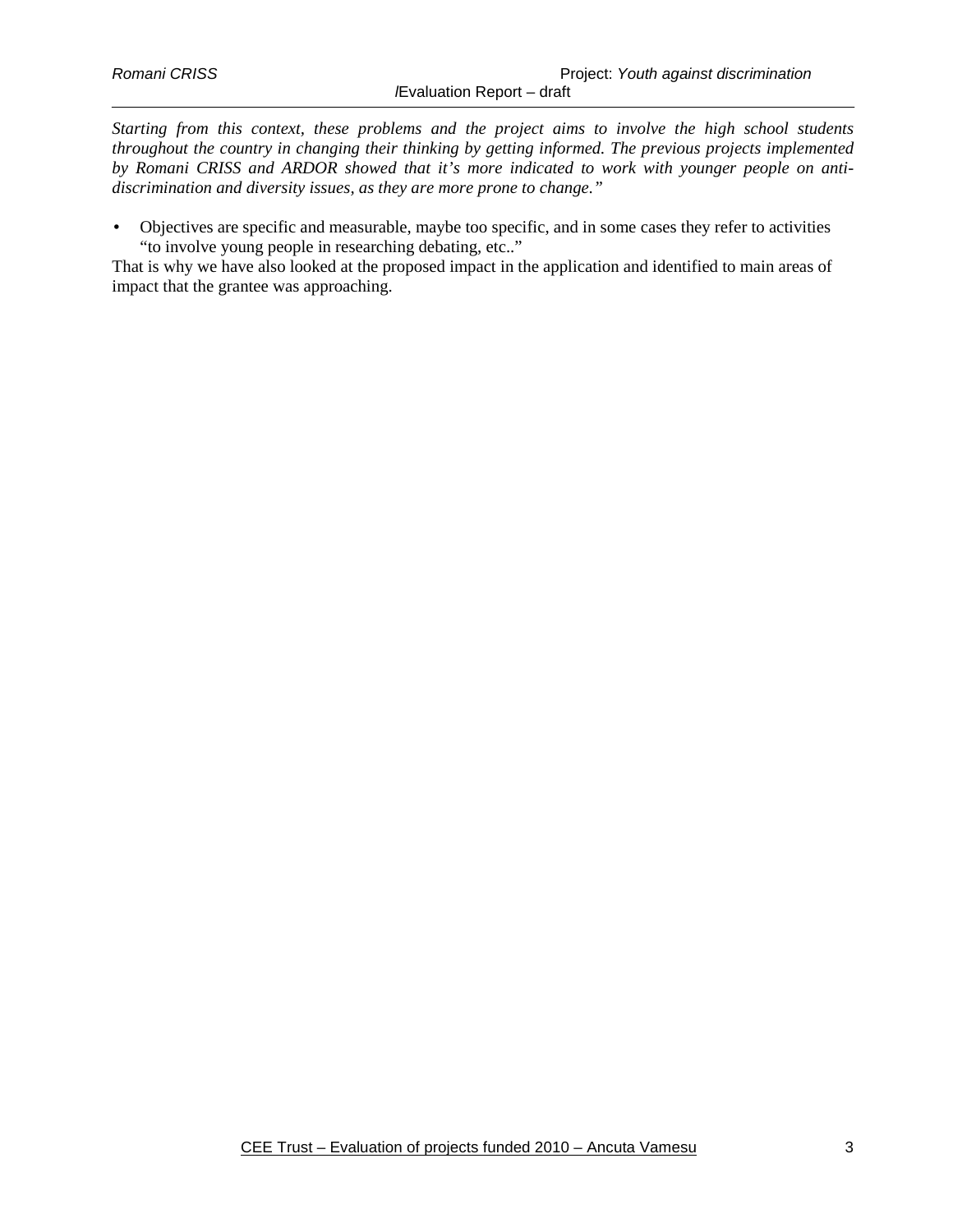## **3. Effectiveness**

 $\overline{a}$ 

*Have the stated objectives been achieved, and therefore how relevant the solutions proposed by the projects for the problems addressed, what were the successes and difficulties, what worked and what didn't?* 

| <b>Objectives</b>                                                                                                                                                      | Indicators / (rate of achievement)                                                                                                                                                                                                                                                                                                                                                                                                                                                                                                                                                                                                                                                                                                                                                                                                                             |
|------------------------------------------------------------------------------------------------------------------------------------------------------------------------|----------------------------------------------------------------------------------------------------------------------------------------------------------------------------------------------------------------------------------------------------------------------------------------------------------------------------------------------------------------------------------------------------------------------------------------------------------------------------------------------------------------------------------------------------------------------------------------------------------------------------------------------------------------------------------------------------------------------------------------------------------------------------------------------------------------------------------------------------------------|
| To involve 1500 high<br>school students and<br>teachers in researching,<br>debating and getting<br>informed on the topics of<br>the project                            | No. of high school students and teachers involved in researching, debating<br>on the topics of the project<br>$-800$ (100%) Data in the narrative final report - 600 students directly<br>involved in the debate process and approx. 200 young people - coaches and<br>jury of the debates (mainly university students, former debaters and teachers)<br>participated in the documentation process, elaboration of debate strategies<br>and gave feedback to the strategies proposed and arguments<br>$-1723(115%)$<br>the 30 local debates (competitions) had a combined attendance of 1,379<br>persons<br>the 6 regional debates (competitions) had a total attendance of 244 persons<br>The final stage of debate competition at Mamaia gathered about 100<br>persons.<br>Attendance figures include debaters and public?? The number of debates<br>was 89. |
| To raise awareness<br>among 1000 people from<br>Romania about<br>discrimination, diversity<br>and minority realities, as<br>a basic element of a<br>democratic society | No. of people from Romania informed about the topic through the festival<br>of diversity, the essay contest, the public debates<br>1504 (150%)<br>4 artists promoting the message of non-discrimination<br>600 participants to the fair /DiversiFest organized in Bucharest, involved in<br>the fair of the NGOs, the graffiti contest, audience to the concerts, etc<br>900 participants at the debates as audience that received the information and<br>the arguments presented in the debates                                                                                                                                                                                                                                                                                                                                                               |
| To support direct<br>reflection of information<br>about various minorities<br>in Romania                                                                               | Grantee indicator<br>No. of schools participating in the project<br>At least 40 schools involved in the project, by having debate clubs supported<br>by the teachers<br>No. of people from Romania informed about the topic through the festival<br>of diversity<br>600 participants to the DiversiFest organized in Bucharest, involved in the<br>fair of the NGOs, the graffiti contest, audience to the concerts, etc $-$ no. is<br>difficult to measure<br>Weight of participants that considered the event useful, that their information<br>on the topic increased etc.                                                                                                                                                                                                                                                                                  |

Nine out of ten participants considered the event either useful or very useful, whereas less than 5% considered it little useful or completely useless. 78.2% of the respondents declared that their knowledge of the topic increased by participating/attending the event. Moreover, 2 out of 5 respondents declared that their perception of the topic changed profoundly. Probably, this is the best indicator of the fact that the program achieved its goals.  $5$ 

CEE Trust – Evaluation of projects funded 2010 – Ancuta Vamesu 4 <sup>5</sup> Evaluation of the "Youth Against Discrimination Project" done for Romani Criss By Marius Wamsiedel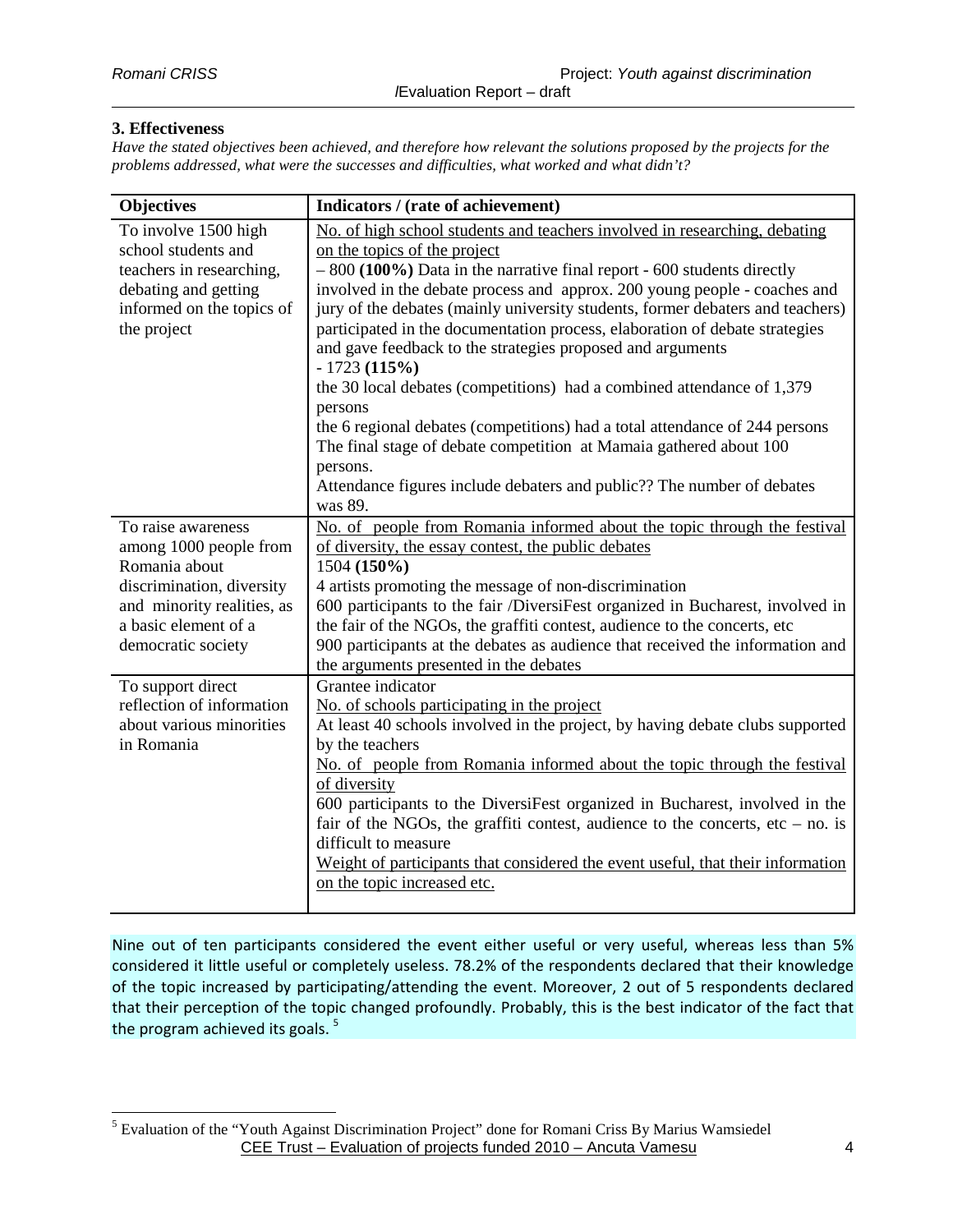# **4. Activities / outputs (results as in the application form) –**

*Have activities been carried out, have expected results been achieved, do they respond to the identified issue(s) and the goal(s) of the project;* 

All activities have been carried out as planned.

| <b>Activity planned</b> | <b>Activity carried out</b>                                                         |
|-------------------------|-------------------------------------------------------------------------------------|
| 1. Organizing 37        | - 30 local debates (competitions)                                                   |
| debates in Romanian     | - 6 regional debates (competitions)                                                 |
| High-schools at local,  | - national competition at Mamaia                                                    |
| regional and national   |                                                                                     |
| level.                  |                                                                                     |
| 2. Organizing an essay  | An essay contest was launched for students who might be expressing themselves       |
| contest                 | better in writing the 25 essay submitted for the contest, according to the          |
|                         | following criteria: originality, personal contribution, convincing                  |
|                         | argumentation, and absence of discrimination and stereotypes. As result of the      |
|                         | assessment, 4 prizes and 21 special mentions were awarded, consisting of            |
|                         | diplomas.                                                                           |
| Elaborating<br>and      | As a DVD containing the following materials: information on debate, in general      |
| disseminating a kit of  | (in order to promote it), on various discriminated categories (the Roma people,     |
| practice<br>best<br>on  | the HIV-AIDS infected people and the refugees), on antidiscrimination in            |
| debates in the field of | general and on the project and its activities, implementers and financing body,     |
| anti-discrimination     | including photos.                                                                   |
|                         | 3500 copies of the kit were realised of which 2000 were distributed to 30 high      |
|                         | school across the country (see annex 35 - list of high schools) and 400 to the      |
|                         | partners.                                                                           |
| Organizing a public     | on April $7th$ , it was organized a roundtable/ a debate in the field of education, |
| debate in the field of  | specifically on nondiscrimination and diversity in education and Romanian           |
| education               | society, with the participation of the Ministry of Education - direction            |
|                         | Education for Minorities, the National Council of Combating Discrimination          |
|                         | (NCCD) and the Information Office of Council of Europe (BICE) and                   |
|                         | approximately 25 high schools students participating in the project. The            |
|                         | institutions present offered their support for future debate in this field.         |
| Organising a Fair of    | The Fair of Diversity (entitled DiversiFest) was a complex event, consisting in a   |
| Inter-Culturality/      | series of activities and 29 partners (embassies, institutions, organizations):      |
| Diversity               | open space concerts of Vita de Vie, Connect-R, Sarmalele Reci and Amaro Del         |
|                         | (Serbia), percussion and African dance with Gloria band, folk dance with            |
|                         | Bogáncs band, children dance, fashion parade – costumes from Africa and             |
|                         | Asia, photo and portrait exhibition, graffiti contest, African accessories and      |
|                         | clothes exhibition, rasismmeter, projection of photos, movies and clips, library.   |
|                         | The most successful activities were the graffiti contest, the concerts and the      |
|                         | library set up in 4 tents. Posters in the subway stations. Two media partners       |
|                         | joined the event: Hotnews student and Radio Dance. Approximately 600 people         |
|                         | attended the fair.                                                                  |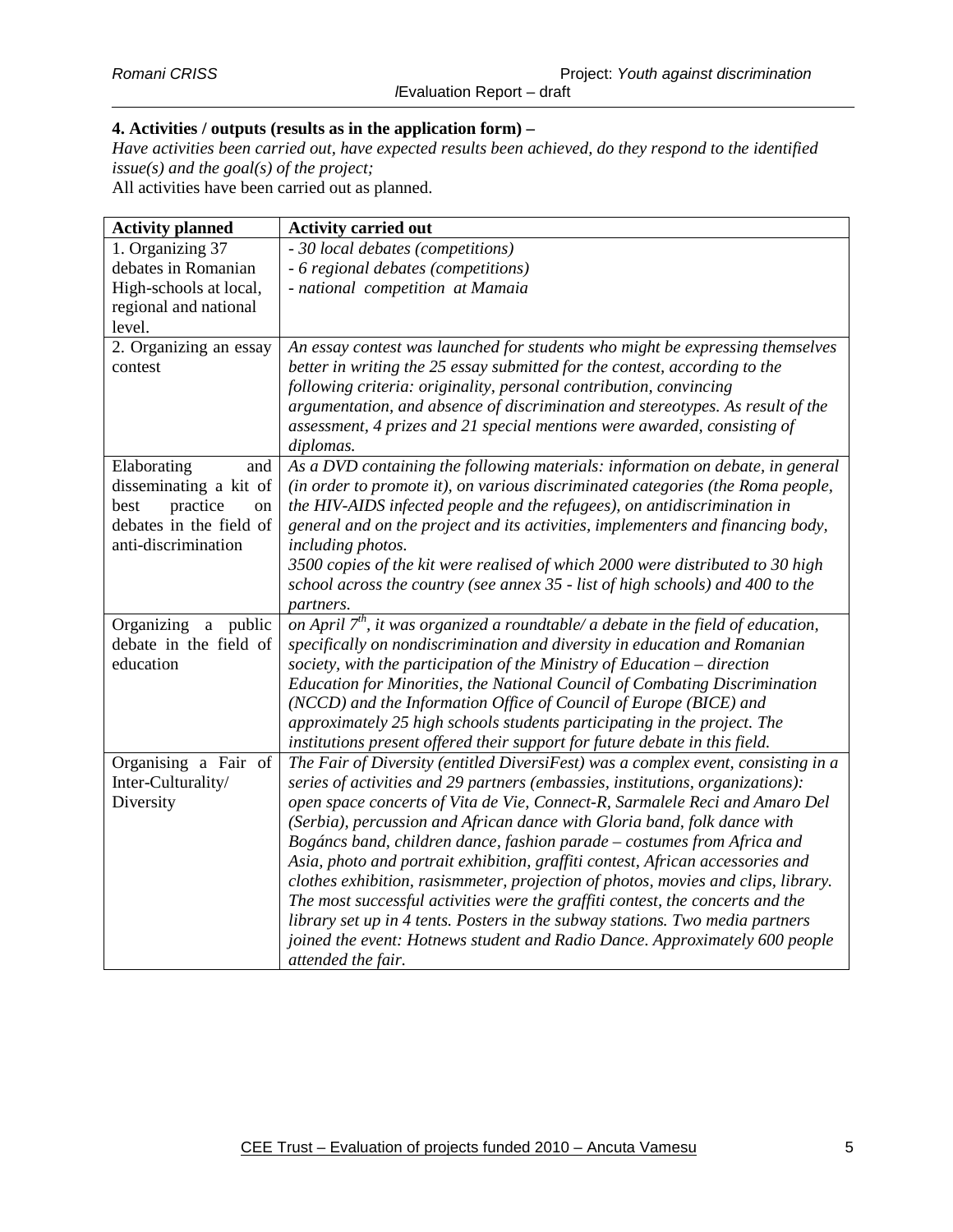|                | Results proposed by the                                                                                                                                                          | Results achieved (rate of achievement)                                                                                                                                                                                          |
|----------------|----------------------------------------------------------------------------------------------------------------------------------------------------------------------------------|---------------------------------------------------------------------------------------------------------------------------------------------------------------------------------------------------------------------------------|
|                | grantee                                                                                                                                                                          |                                                                                                                                                                                                                                 |
| $\mathbf{1}$   | 37 debates in Romanian<br>local,<br>High-schools<br>at<br>regional and national level<br>public<br>debates,<br>(30)<br>6<br>regional competitions and<br>1 national competition) | 37 debates in Romanian High-schools at local, regional and national level<br>$(30 \text{ public debates}, 7 \text{ regional competitions} and 1 \text{ national competition}) -$<br>according to self-assessment report<br>100% |
| 2              | An essay contest                                                                                                                                                                 | 1 essay contest $-25$ participants<br>100%                                                                                                                                                                                      |
| $\mathfrak{Z}$ | a kit of best practice on<br>debates in the field of anti-<br>discrimination                                                                                                     | 3500 copies of a kit of best practice on debates in the field of anti-<br>discrimination<br>100%                                                                                                                                |
| $\overline{4}$ | a public debate in the field<br>of education                                                                                                                                     | a public debate in the field of education attended by 20 students and<br>representatives of the Ministry of Education, Research and<br>100%                                                                                     |
| 5              | a Fair of Inter-Culturality/<br>Diversity                                                                                                                                        | a Fair of Inter-Culturality/ Diversity<br>29 partners (NGOs, state institutions and embassies),<br>4 artists promoting the message of non-discrimination<br>600 participants to the fair<br>100%                                |
| 6              | 1500 students and teachers<br>involved in the project                                                                                                                            | 1700 students and teachers involved in the project<br>113%                                                                                                                                                                      |
| $\overline{7}$ | networking between<br>the<br>students<br>Foreseen:<br>regional<br>6<br>debates competitions and 1<br>national competition                                                        | 6 regional debate and 1 national competition<br>100%                                                                                                                                                                            |
| 8              | audit report<br>and<br>$\overline{1}$<br>$\mathbf{1}$<br>evaluation report                                                                                                       | 1 audit report and 1 evaluation report<br>10% of the target group questioned (approx 150 debate participants:<br>students, teachers)<br>100%                                                                                    |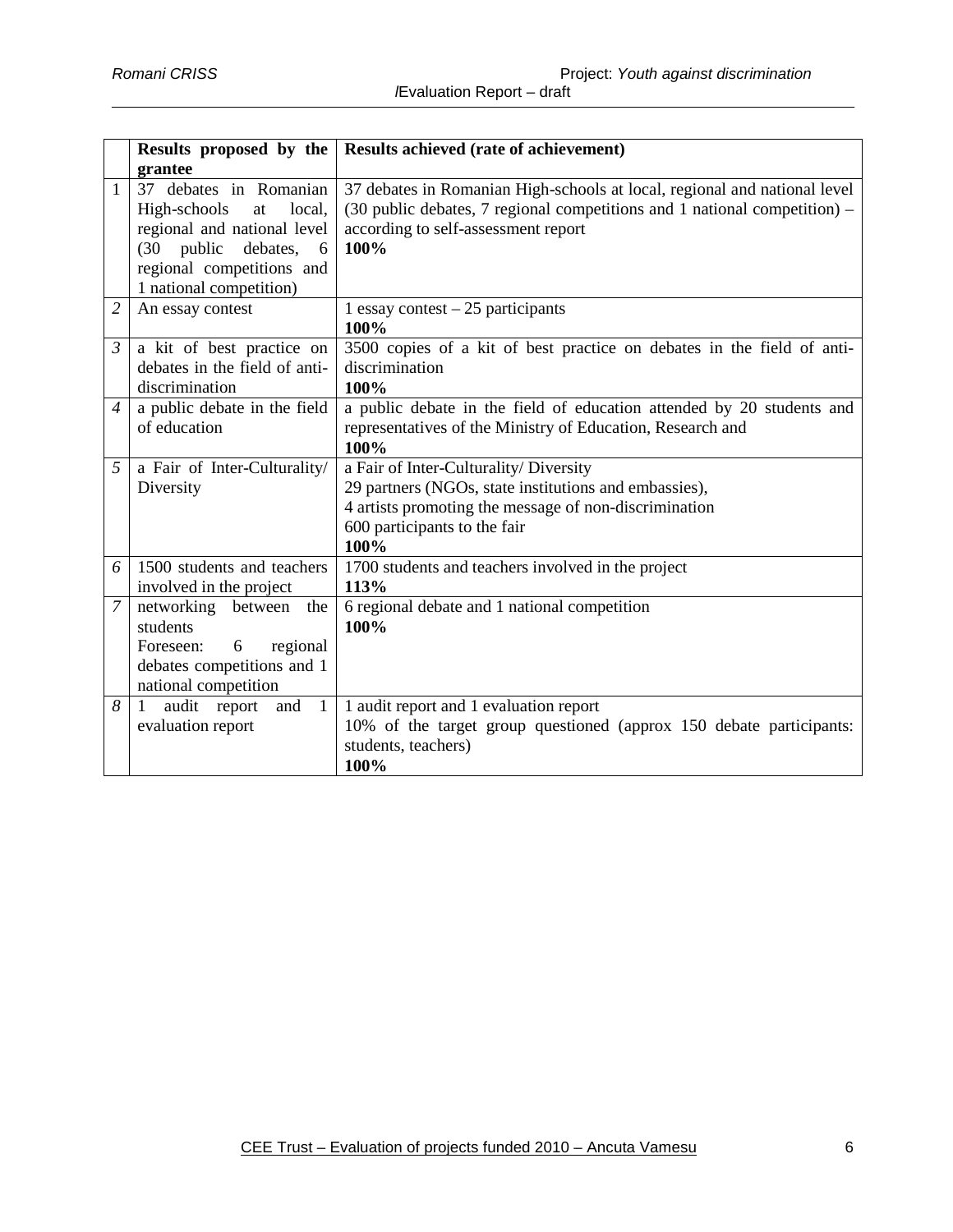

We have also looked at how the project outcomes have been achieved.

In addition the project had a significant impact on ARDOR the partner organizations. It increased the organisation's visibility. "this was one of our biggest projects. We ran some debates in high schools that did not have a debate club and now they are asking to establish one."

**5. Visibility** and effectiveness of efforts to:<sup>6</sup> - reach out to the citizens; win public support; work with the media;

The festival was quite visible in Bucharest – it had posters in the subway – agreement with Metrorex. Main concerts were promoted in all magazines that publish cultural news.

# **6. Vision for the future and strategy of the organization**

 $\overline{a}$ 

Plans for continuation, replicating or expending of this project. Prospects for continuation and integration of the project within the overall future strategy of the organization / Donors, public authorities or private institutions interested on further engaging in supporting the organization and the problem area addressed. /

This project is part of a strategic direction of the activity of Romani CRISS – raising awareness among majority non-roma about roma rights. It will continue under a strategic project funded under POSDRU and they run annual campaign for affirmative measures in education.

ARDOR has gained visibility through this project and is currently engaged in a project with Agentia Impreuna and Ministry of Education for teacher training for debates on roma issues.

CEE Trust – Evaluation of projects funded 2010 – Ancuta Vamesu 7 <sup>6</sup> A critical element referred to as such in CEE Trust's selection criteria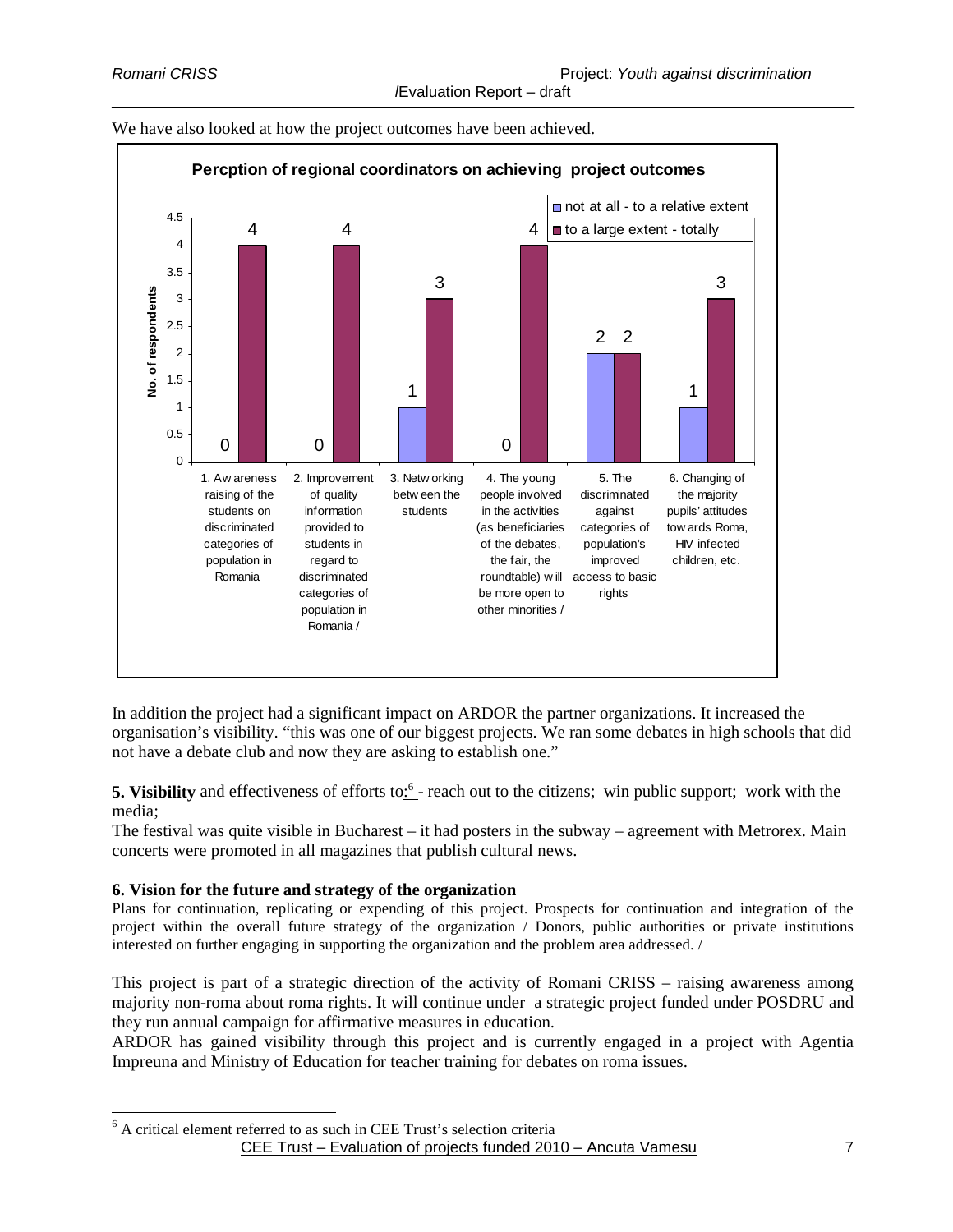### **CNCD (Consiliul National pentru Combaterea Discriminarii – National Council Against**

**Discrimination)** has made a financial contribution towards the national competition and has supported the promotion of the project activities by posting an on-line banner on its site.

**7. Outcomes / impact – CEE Trust desired types of impact, impact for beneficiaries (direct and indirect)** What are their benefits? Where they an integral part of the project development and implementation process, etc.?

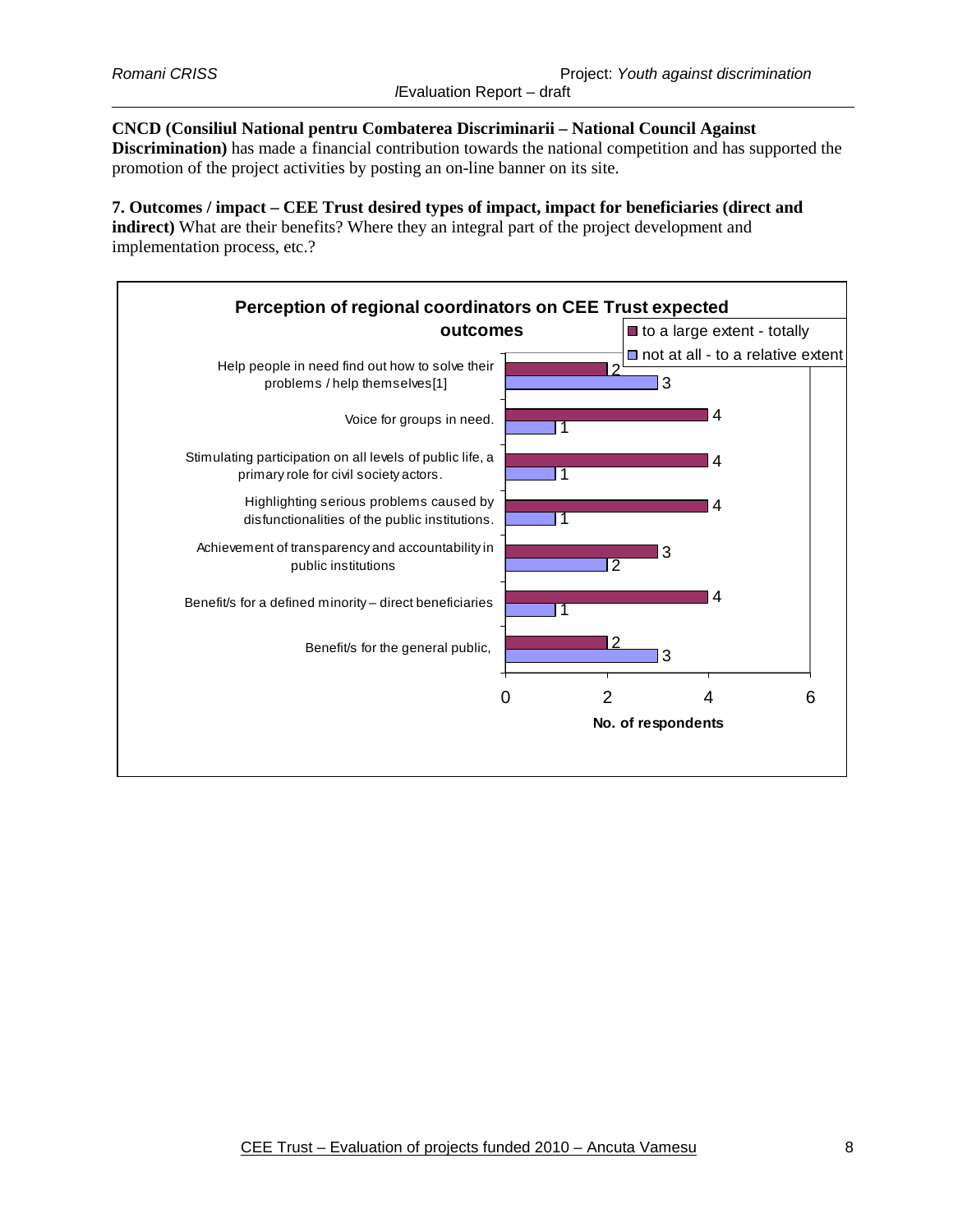$\overline{a}$ 

|                                                            | <b>Type of impacts</b>                                                                                                                                                                               | Has your project yield this kind of benefits?                                                                                                                                |
|------------------------------------------------------------|------------------------------------------------------------------------------------------------------------------------------------------------------------------------------------------------------|------------------------------------------------------------------------------------------------------------------------------------------------------------------------------|
| under                                                      | <b>CEE</b>                                                                                                                                                                                           | Yes/no                                                                                                                                                                       |
| <b>Trust grants</b>                                        |                                                                                                                                                                                                      | Provide data and facts to support this type of impact                                                                                                                        |
| Benefit/s for the                                          |                                                                                                                                                                                                      | <b>Limited</b>                                                                                                                                                               |
| general public,                                            |                                                                                                                                                                                                      | The general public was reached by the Festival of Diversity,                                                                                                                 |
|                                                            |                                                                                                                                                                                                      | It could have increased with more activities designed in the target schools,                                                                                                 |
|                                                            |                                                                                                                                                                                                      | communities of these schools, some direct interaction with Roma communities in their                                                                                         |
|                                                            |                                                                                                                                                                                                      | neighborhoods                                                                                                                                                                |
| Benefit/s for a                                            |                                                                                                                                                                                                      | <b>Significant</b>                                                                                                                                                           |
| defined minority                                           |                                                                                                                                                                                                      | The direct beneficiaries of the project are the 1700 high school students involved in                                                                                        |
| beneficiaries                                              | direct                                                                                                                                                                                               | the debates (public and regional and national competitions) and the essay contest.<br>According to the evaluation conducted within the project their awareness on the issues |
|                                                            |                                                                                                                                                                                                      | related to minorities have increased significantly.                                                                                                                          |
| Achievement                                                |                                                                                                                                                                                                      | <b>Limited</b>                                                                                                                                                               |
| of transparency                                            |                                                                                                                                                                                                      | The public institutions involved in the project, indirectly, are the schools, where the                                                                                      |
| and                                                        |                                                                                                                                                                                                      | students attend and prepared the debates and where the public debates took place.                                                                                            |
|                                                            | accountability in                                                                                                                                                                                    | Impact on the schools was not measured                                                                                                                                       |
| public                                                     |                                                                                                                                                                                                      |                                                                                                                                                                              |
| institutions                                               |                                                                                                                                                                                                      |                                                                                                                                                                              |
| Highlighting                                               |                                                                                                                                                                                                      | <b>Limited</b>                                                                                                                                                               |
| serious problems                                           |                                                                                                                                                                                                      | Problems and disfunctionalities were topics for debate – less for action                                                                                                     |
| caused                                                     | by                                                                                                                                                                                                   | Strategic debates - students had to develop a strategy to improve Roma children's                                                                                            |
|                                                            | disfunctionalities                                                                                                                                                                                   | access to quality education, for instance. Other topics addressed by the debates were                                                                                        |
| the<br>of                                                  | public                                                                                                                                                                                               | inspired by the schooling environment and system such as religious symbols in public                                                                                         |
| institutions.                                              |                                                                                                                                                                                                      | institutions, people with HIV/ AIDS or disabled people as class mates, the lack of                                                                                           |
|                                                            |                                                                                                                                                                                                      | information about national minorities in the history textbooks, access way built for                                                                                         |
|                                                            |                                                                                                                                                                                                      | physically disabled people (in wheelchairs), etc.                                                                                                                            |
| Stimulating                                                |                                                                                                                                                                                                      | <b>Limited</b>                                                                                                                                                               |
| participation                                              |                                                                                                                                                                                                      | Students that have attended debates for at least one year become prepared to discuss                                                                                         |
| on all levels of                                           |                                                                                                                                                                                                      | upon critical issues, to have an informed opinion, to present argument, to have a stand                                                                                      |
| public life, a                                             |                                                                                                                                                                                                      | on the issue and, ultimately, to get involved in solving the problems of the society.                                                                                        |
| primary                                                    | role                                                                                                                                                                                                 | Debating is an activity for people who participate (or become participants) to the public                                                                                    |
| for                                                        | civil                                                                                                                                                                                                | life. In the strategic debates they proposed plans for solving issues, suggestions for                                                                                       |
| society actors.                                            |                                                                                                                                                                                                      | improvement. An opportunity to present a part of the disfunctionalities and problems                                                                                         |
|                                                            |                                                                                                                                                                                                      | was the meeting with the Ministry of Education organized in the project.                                                                                                     |
| Voice                                                      |                                                                                                                                                                                                      | <b>Limited but innovatory</b>                                                                                                                                                |
| for                                                        |                                                                                                                                                                                                      | Through the debates, the students became advocates for the groups in discussion $-a$ case when                                                                               |
| groups                                                     | the majority is a voice for the minority to general public, this is a plus to listen to arguments,                                                                                                   |                                                                                                                                                                              |
| in                                                         |                                                                                                                                                                                                      | considered more objectives as they do not come from the group in need. The advocating role                                                                                   |
| need.                                                      |                                                                                                                                                                                                      | transcends the debating activity into the life of the people, because the critical thinking and need                                                                         |
|                                                            | for accurate information become a way of life. A concrete example for the "voice for groups in                                                                                                       |                                                                                                                                                                              |
|                                                            | need" example is the meeting with the authorities at the end of the project, where majority                                                                                                          |                                                                                                                                                                              |
| students spoke about the minorities they've learned about. |                                                                                                                                                                                                      |                                                                                                                                                                              |
| need                                                       | Help people in<br><b>Limited</b>                                                                                                                                                                     |                                                                                                                                                                              |
| how                                                        | The students involved in the project - a group whose voice is not heard in the<br>find out<br>institutions, were helped to solve their problems (indentifying sources of information,<br>solve<br>to |                                                                                                                                                                              |
| their problems /                                           |                                                                                                                                                                                                      | documenting, finding solutions) and be heard in a concise, argumented and                                                                                                    |
| help themselves <sup>7</sup>                               |                                                                                                                                                                                                      | convincing manner.                                                                                                                                                           |
|                                                            |                                                                                                                                                                                                      |                                                                                                                                                                              |

CEE Trust – Evaluation of projects funded 2010 – Ancuta Vamesu 9 <sup>7</sup> CEE Trust application guideline